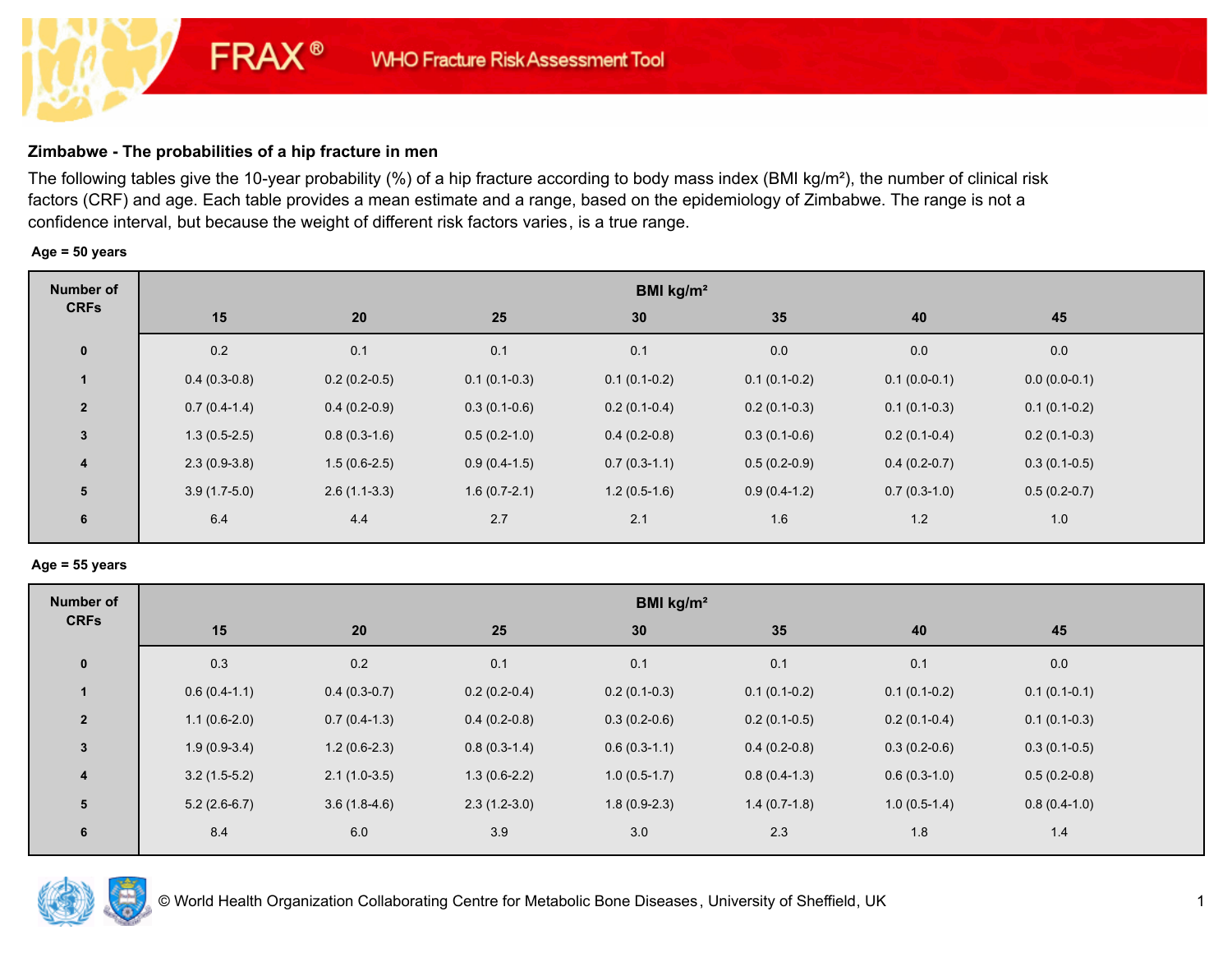### **Age = 60 years**

**FRAX®** 

| <b>Number of</b>        | BMI kg/m <sup>2</sup> |                |                |                |                |                |                |  |
|-------------------------|-----------------------|----------------|----------------|----------------|----------------|----------------|----------------|--|
| <b>CRFs</b>             | 15                    | 20             | 25             | 30             | 35             | 40             | 45             |  |
| $\mathbf 0$             | 0.5                   | 0.3            | 0.2            | 0.1            | 0.1            | 0.1            | 0.1            |  |
|                         | $0.8(0.6-1.4)$        | $0.5(0.4-0.9)$ | $0.3(0.3-0.6)$ | $0.3(0.2-0.4)$ | $0.2(0.2-0.3)$ | $0.2(0.1-0.3)$ | $0.1(0.1-0.2)$ |  |
| $\overline{2}$          | $1.4(0.8-2.4)$        | $0.9(0.5-1.6)$ | $0.6(0.4-1.1)$ | $0.5(0.3-0.8)$ | $0.4(0.2-0.6)$ | $0.3(0.2-0.5)$ | $0.2(0.1-0.4)$ |  |
| $\mathbf{3}$            | $2.3(1.2-4.0)$        | $1.6(0.8-2.8)$ | $1.0(0.5-1.9)$ | $0.8(0.4-1.4)$ | $0.6(0.3-1.1)$ | $0.5(0.2-0.8)$ | $0.4(0.2-0.6)$ |  |
| $\overline{\mathbf{4}}$ | $3.8(2.0-6.0)$        | $2.7(1.4-4.3)$ | $1.8(0.9-2.8)$ | $1.4(0.7-2.2)$ | $1.0(0.6-1.6)$ | $0.8(0.4-1.3)$ | $0.6(0.3-1.0)$ |  |
| 5                       | $6.1(3.4-7.8)$        | $4.4(2.5-5.6)$ | $3.0(1.7-3.8)$ | $2.3(1.3-2.9)$ | $1.7(1.0-2.2)$ | $1.3(0.8-1.7)$ | $1.0(0.6-1.3)$ |  |
| 6                       | 9.4                   | 7.1            | 4.9            | 3.8            | 2.9            | 2.2            | $1.7$          |  |

### **Age = 65 years**

| <b>Number of</b>        | BMI kg/m <sup>2</sup> |                |                |                |                |                |                |  |
|-------------------------|-----------------------|----------------|----------------|----------------|----------------|----------------|----------------|--|
| <b>CRFs</b>             | 15                    | 20             | 25             | 30             | 35             | 40             | 45             |  |
| $\mathbf{0}$            | 0.6                   | 0.4            | 0.3            | 0.2            | 0.2            | 0.1            | 0.1            |  |
| $\mathbf{1}$            | $1.0(0.8-1.5)$        | $0.7(0.6-1.1)$ | $0.5(0.4-0.7)$ | $0.4(0.3-0.5)$ | $0.3(0.2-0.4)$ | $0.2(0.2-0.3)$ | $0.2(0.1-0.2)$ |  |
| $\overline{2}$          | $1.6(1.0-2.6)$        | $1.2(0.7-1.9)$ | $0.8(0.5-1.3)$ | $0.6(0.4-1.0)$ | $0.5(0.3-0.7)$ | $0.4(0.2-0.6)$ | $0.3(0.2-0.4)$ |  |
| $\mathbf{3}$            | $2.6(1.5-4.2)$        | $1.9(1.1-3.2)$ | $1.3(0.7-2.2)$ | $1.0(0.6-1.7)$ | $0.8(0.4-1.3)$ | $0.6(0.3-1.0)$ | $0.4(0.3-0.7)$ |  |
| $\overline{\mathbf{4}}$ | $4.1(2.3-6.3)$        | $3.1(1.8-4.8)$ | $2.2(1.3-3.3)$ | $1.7(1.0-2.5)$ | $1.3(0.8-1.9)$ | $1.0(0.6-1.5)$ | $0.7(0.4-1.1)$ |  |
| 5                       | $6.4(4.1-8.1)$        | $4.9(3.2-6.2)$ | $3.5(2.3-4.3)$ | $2.7(1.8-3.3)$ | $2.0(1.3-2.5)$ | $1.5(1.0-1.9)$ | $1.2(0.8-1.5)$ |  |
| 6                       | 9.6                   | 7.6            | 5.6            | 4.3            | 3.3            | 2.5            | 1.9            |  |

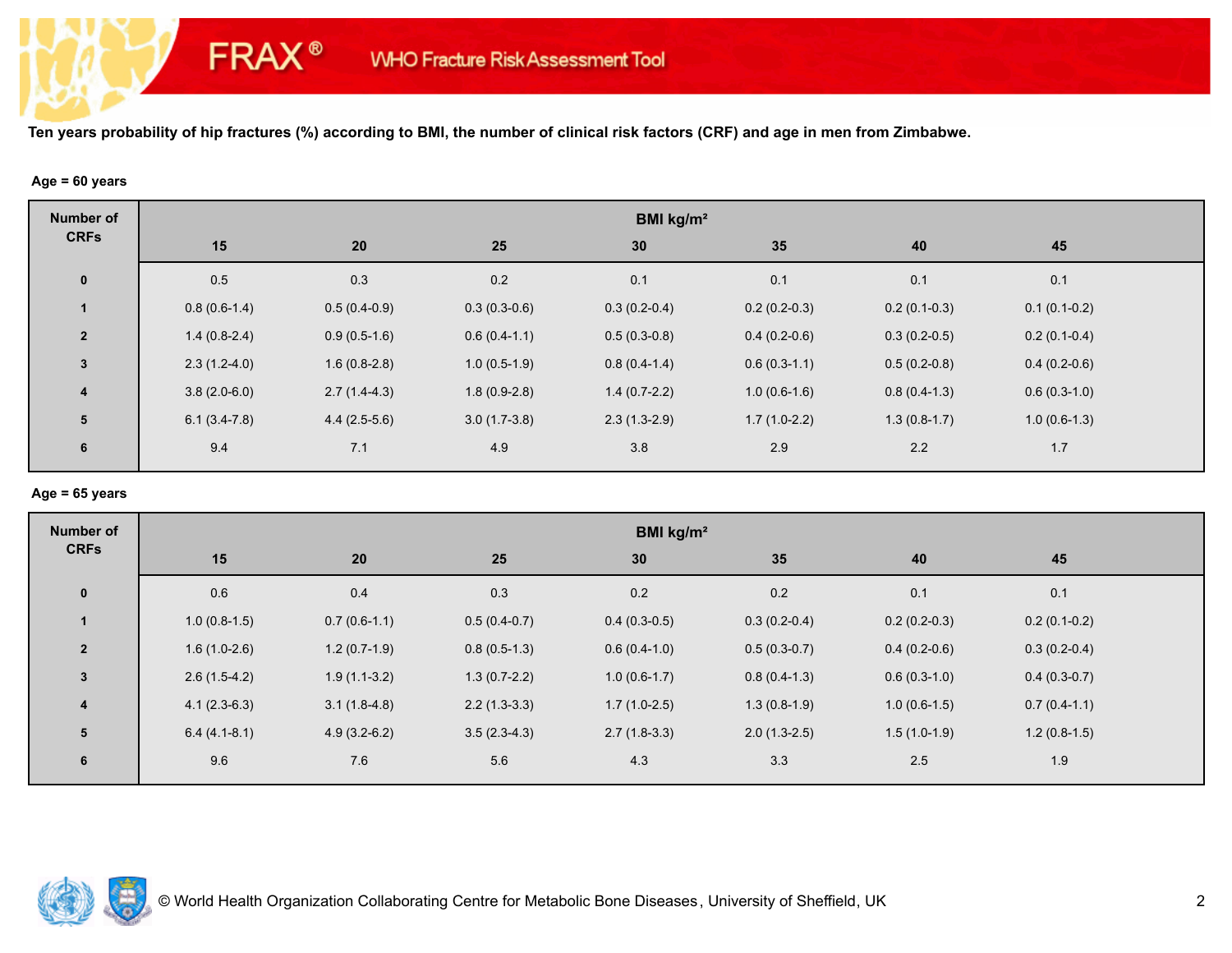# **Age = 70 years**

**FRAX®** 

| <b>Number of</b>        |                |                |                | BMI kg/m <sup>2</sup> |                |                |                |  |
|-------------------------|----------------|----------------|----------------|-----------------------|----------------|----------------|----------------|--|
| <b>CRFs</b>             | 15             | 20             | 25             | 30                    | 35             | 40             | 45             |  |
| $\pmb{0}$               | 0.8            | 0.6            | 0.4            | 0.3                   | 0.2            | 0.2            | 0.1            |  |
|                         | $1.3(0.9-1.6)$ | $1.0(0.7-1.2)$ | $0.7(0.5-0.8)$ | $0.5(0.4-0.6)$        | $0.4(0.3-0.5)$ | $0.3(0.2-0.4)$ | $0.2(0.2-0.3)$ |  |
| $\overline{2}$          | $2.2(1.4-3.3)$ | $1.7(1.1-2.5)$ | $1.2(0.8-1.7)$ | $0.9(0.6-1.3)$        | $0.7(0.4-1.0)$ | $0.5(0.3-0.8)$ | $0.4(0.3-0.6)$ |  |
| $\mathbf{3}$            | $3.6(2.1-5.8)$ | $2.8(1.7-4.4)$ | $2.1(1.3-3.1)$ | $1.6(1.0-2.3)$        | $1.2(0.7-1.8)$ | $0.9(0.5-1.3)$ | $0.7(0.4-1.0)$ |  |
| $\overline{\mathbf{4}}$ | $5.9(3.6-8.6)$ | $4.7(2.9-6.9)$ | $3.5(2.2-5.2)$ | $2.7(1.7-4.0)$        | $2.0(1.3-3.0)$ | $1.5(1.0-2.3)$ | $1.1(0.7-1.7)$ |  |
| 5                       | $9.3(7.3-13)$  | $7.6(6.0-10)$  | $5.9(4.7-7.8)$ | $4.5(3.5-6.0)$        | $3.4(2.7-4.5)$ | $2.6(2.0-3.5)$ | $1.9(1.5-2.6)$ |  |
| 6                       | 14             | 12             | 9.6            | 7.3                   | 5.6            | 4.2            | 3.2            |  |
|                         |                |                |                |                       |                |                |                |  |

### **Age = 75 years**

| <b>Number of</b>        | BMI kg/m <sup>2</sup> |                |                |                |                |                |                |  |
|-------------------------|-----------------------|----------------|----------------|----------------|----------------|----------------|----------------|--|
| <b>CRFs</b>             | 15                    | 20             | 25             | 30             | 35             | 40             | 45             |  |
| $\mathbf{0}$            | 0.9                   | 0.7            | 0.5            | 0.4            | 0.3            | 0.2            | 0.2            |  |
| $\mathbf{1}$            | $1.7(1.1-3.2)$        | $1.3(0.9-2.5)$ | $1.0(0.7-1.8)$ | $0.7(0.5-1.4)$ | $0.6(0.4-1.0)$ | $0.4(0.3-0.8)$ | $0.3(0.2-0.6)$ |  |
| $\overline{2}$          | $3.1(1.6-5.6)$        | $2.4(1.3-4.4)$ | $1.8(1.0-3.2)$ | $1.4(0.8-2.4)$ | $1.0(0.6-1.9)$ | $0.8(0.4-1.4)$ | $0.6(0.3-1.1)$ |  |
| $\mathbf{3}$            | $5.3(2.4-9.5)$        | $4.3(2.0-7.6)$ | $3.3(1.6-5.6)$ | $2.5(1.2-4.3)$ | $1.9(0.9-3.3)$ | $1.4(0.7-2.5)$ | $1.1(0.5-1.9)$ |  |
| $\overline{\mathbf{4}}$ | $8.9(4.2-14)$         | $7.3(3.5-11)$  | $5.7(2.8-9.0)$ | $4.4(2.1-6.9)$ | $3.3(1.6-5.3)$ | $2.5(1.2-4.0)$ | $1.9(0.9-3.0)$ |  |
| 5                       | $14(7.4-19)$          | $12(6.2-16)$   | $9.7(5.0-13)$  | $7.4(3.8-10)$  | $5.6(2.8-7.8)$ | $4.3(2.1-6.0)$ | $3.2(1.6-4.5)$ |  |
| 6                       | 22                    | 19             | 16             | 12             | 9.3            | 7.1            | 5.4            |  |

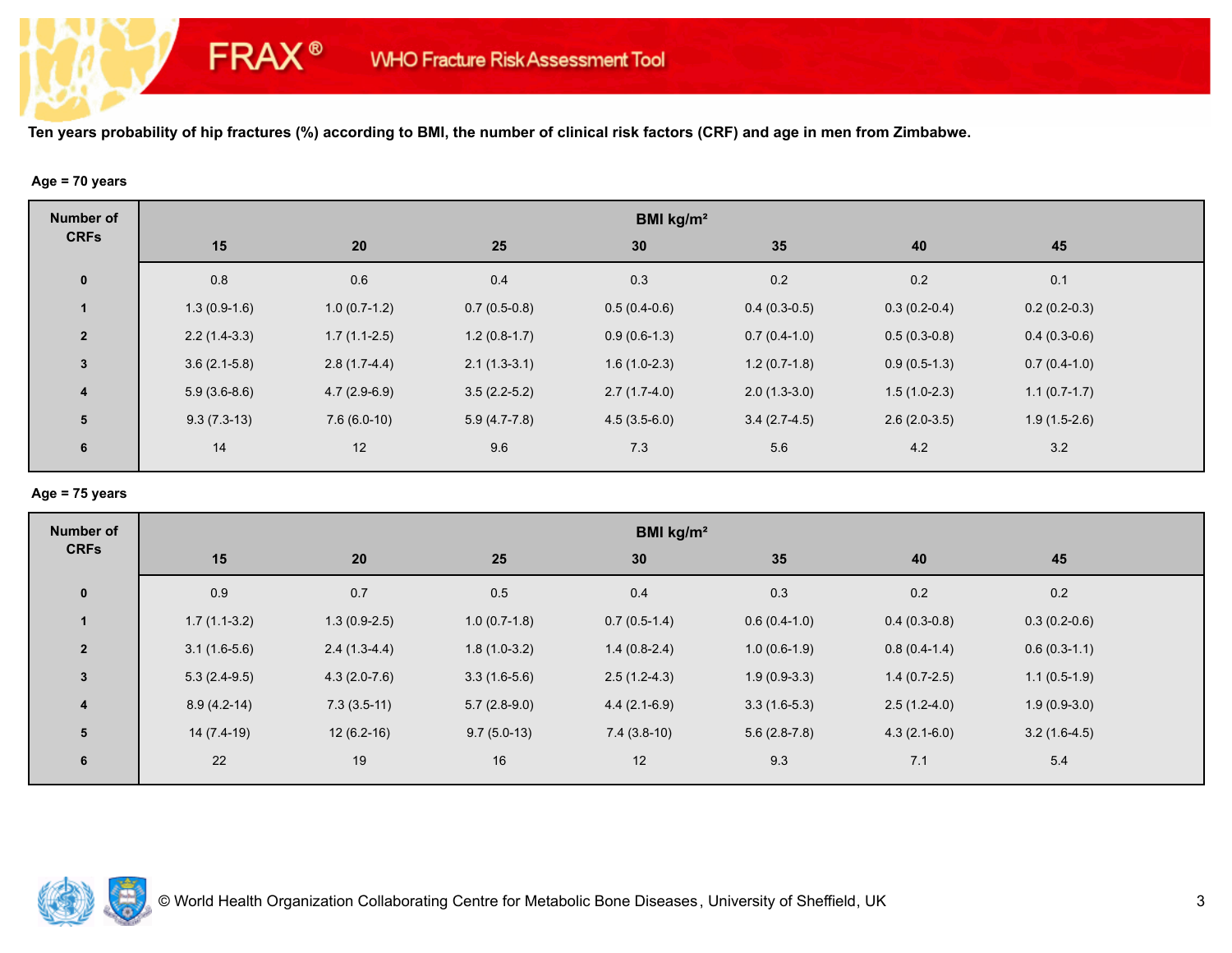#### **Age = 80 years**

**FRAX®** 

| <b>Number of</b>        | BMI kg/m <sup>2</sup> |                |                |                  |                |                |                |  |  |
|-------------------------|-----------------------|----------------|----------------|------------------|----------------|----------------|----------------|--|--|
| <b>CRFs</b>             | 15                    | 20             | 25             | 30 <sup>°</sup>  | 35             | 40             | 45             |  |  |
| $\pmb{0}$               | 1.1                   | 0.9            | 0.7            | 0.5              | 0.4            | 0.3            | 0.2            |  |  |
|                         | $2.0(1.3-3.7)$        | $1.6(1.0-3.0)$ | $1.2(0.8-2.2)$ | $0.9(0.6-1.7)$   | $0.7(0.5-1.3)$ | $0.5(0.3-1.0)$ | $0.4(0.3-0.7)$ |  |  |
| $\overline{2}$          | $3.4(1.9-6.4)$        | $2.8(1.5-5.2)$ | $2.2(1.2-3.9)$ | $1.6(0.9-3.0)$   | $1.2(0.7-2.2)$ | $0.9(0.5-1.7)$ | $0.7(0.4-1.3)$ |  |  |
| $\mathbf{3}$            | $5.8(2.8-9.6)$        | $4.7(2.3-7.8)$ | $3.7(1.9-6.2)$ | $2.8(1.4-4.7)$   | $2.1(1.1-3.5)$ | $1.6(0.8-2.7)$ | $1.2(0.6-2.0)$ |  |  |
| $\overline{\mathbf{4}}$ | $9.3(4.4-14)$         | $7.8(3.6-12)$  | $6.3(2.9-9.4)$ | $4.8(2.2 - 7.1)$ | $3.6(1.7-5.4)$ | $2.7(1.2-4.1)$ | $2.0(0.9-3.1)$ |  |  |
| 5                       | 14 (7.4-19)           | $12(6.2-17)$   | $10(5.1-14)$   | $7.8(3.8-11)$    | $5.9(2.9-8.1)$ | $4.5(2.2-6.2)$ | $3.4(1.6-4.7)$ |  |  |
| 6                       | 22                    | 19             | 16             | 12               | 9.5            | 7.2            | 5.5            |  |  |
|                         |                       |                |                |                  |                |                |                |  |  |

# **Age = 85 years**

| <b>Number of</b> | BMI kg/m <sup>2</sup> |                |                  |                |                |                |                |  |
|------------------|-----------------------|----------------|------------------|----------------|----------------|----------------|----------------|--|
| <b>CRFs</b>      | 15                    | 20             | 25               | 30             | 35             | 40             | 45             |  |
| $\bf{0}$         | 1.3                   | 1.0            | 0.8              | 0.6            | 0.5            | 0.3            | 0.3            |  |
| $\mathbf{1}$     | $2.3(1.5-4.3)$        | $1.9(1.2-3.5)$ | $1.5(1.0-2.8)$   | $1.1(0.7-2.1)$ | $0.8(0.5-1.6)$ | $0.6(0.4-1.2)$ | $0.5(0.3-0.9)$ |  |
| $\overline{2}$   | $3.9(2.1 - 7.3)$      | $3.3(1.8-6.0)$ | $2.6(1.5-4.8)$   | $2.0(1.1-3.6)$ | $1.5(0.8-2.7)$ | $1.1(0.6-2.1)$ | $0.8(0.5-1.6)$ |  |
| $\mathbf{3}$     | $6.5(3.2-11)$         | $5.5(2.7-9.1)$ | $4.5(2.2 - 7.3)$ | $3.4(1.7-5.6)$ | $2.5(1.2-4.2)$ | $1.9(0.9-3.2)$ | $1.4(0.7-2.4)$ |  |
| $\overline{4}$   | $10(4.9-16)$          | $8.9(4.1-13)$  | $7.4(3.4-11)$    | $5.6(2.6-8.4)$ | $4.2(1.9-6.4)$ | $3.2(1.4-4.8)$ | $2.4(1.1-3.6)$ |  |
| 5                | $16(8.4-21)$          | $14(7.1-19)$   | $12(5.9-16)$     | $9.0(4.5-12)$  | $6.9(3.3-9.4)$ | $5.2(2.5-7.2)$ | $3.9(1.9-5.4)$ |  |
| 6                | 24                    | 21             | 18               | 14             | 11             | 8.3            | 6.3            |  |